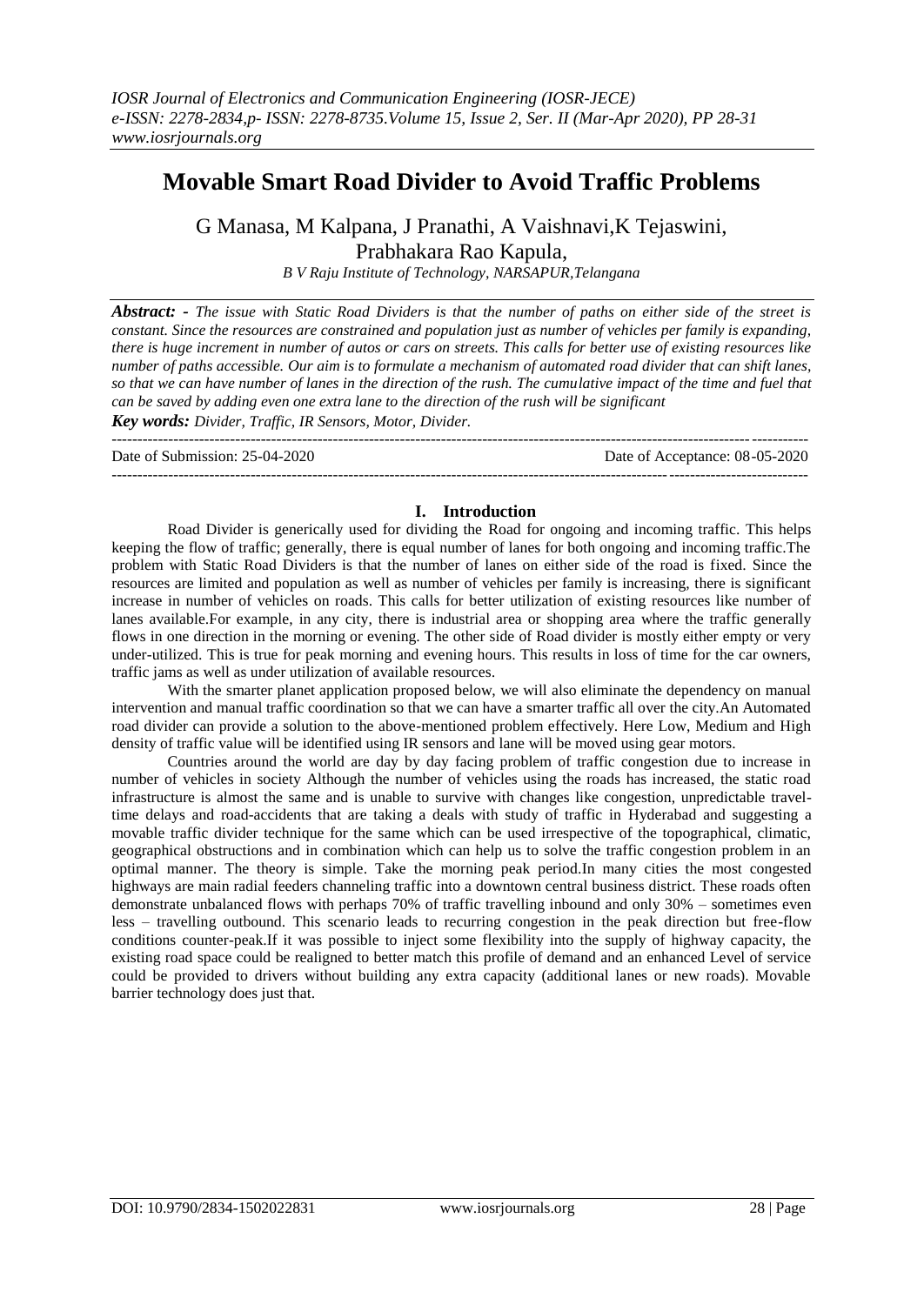

### **II. Literature Survey**

The concept of movable road dividers was from the 90"s, the reason was that there was traffic congestion from that period. At that period the machine was called as zipper machine, which is used to shift the divider from one lane to another lane. It was introduced in earlier 90"s and the first working model of zipper machine was bought by Hawaii department of transport in late 90"s. The machine contains a s-shaped inverted conveyor channel which lifts the barrier segment weighing almost 450kgs.The minimum length of the machine is 100feet.The barrier segment is attached to the machine and whenever there is traffic congestion the machine will move and along with the machine the barrier segment that contains the divider also moves resulting in the width of the lanes. In the proposed model, we are not using a machine and operating it manually rather operating it automatically by using two dividers namely normal and extended dividers .In this paper we place the ultrasonic sensor to one side of the road to detect whether there is any traffic congestion or not, if there is a congestion then the extended divider raises up and normal divider is set to ground level , else the normal divider is raised up and extended divider is set to ground level . And if there is congestion then a message is sent to the nearby traffic control police stating that traffic congestion has occurred. So this is simple and can replace the heavy machines.



**Fig 2. Road Divider using vehicle**

### **III. Proposed System**

In this proposed system, a module has been developed based on microcontroller that consists of an IR sensor which is used for measuring the traffic density in this case and two dividers normal and extended. When the signal turns red, the traffic density is measured and the action should take place before the signals turns into green. If the traffic is high then the extended divider comes up and the normal divider goes to ground position. Since the traffic is high a message is display on LCD that "Left side or Right-side traffic is high, extended divider is up' to the nearest traffic control room. If the traffic density is normal then no type of action is taken and the normal divider is up and the extended divider is to ground level. In this case the traffic density is normal then a message is delivered stating that "Traffic is normal. Normal divider is up and the extended divider is to ground level" to the nearest traffic control room. Since it is a demo module, we are just showing for the one way of traffic flow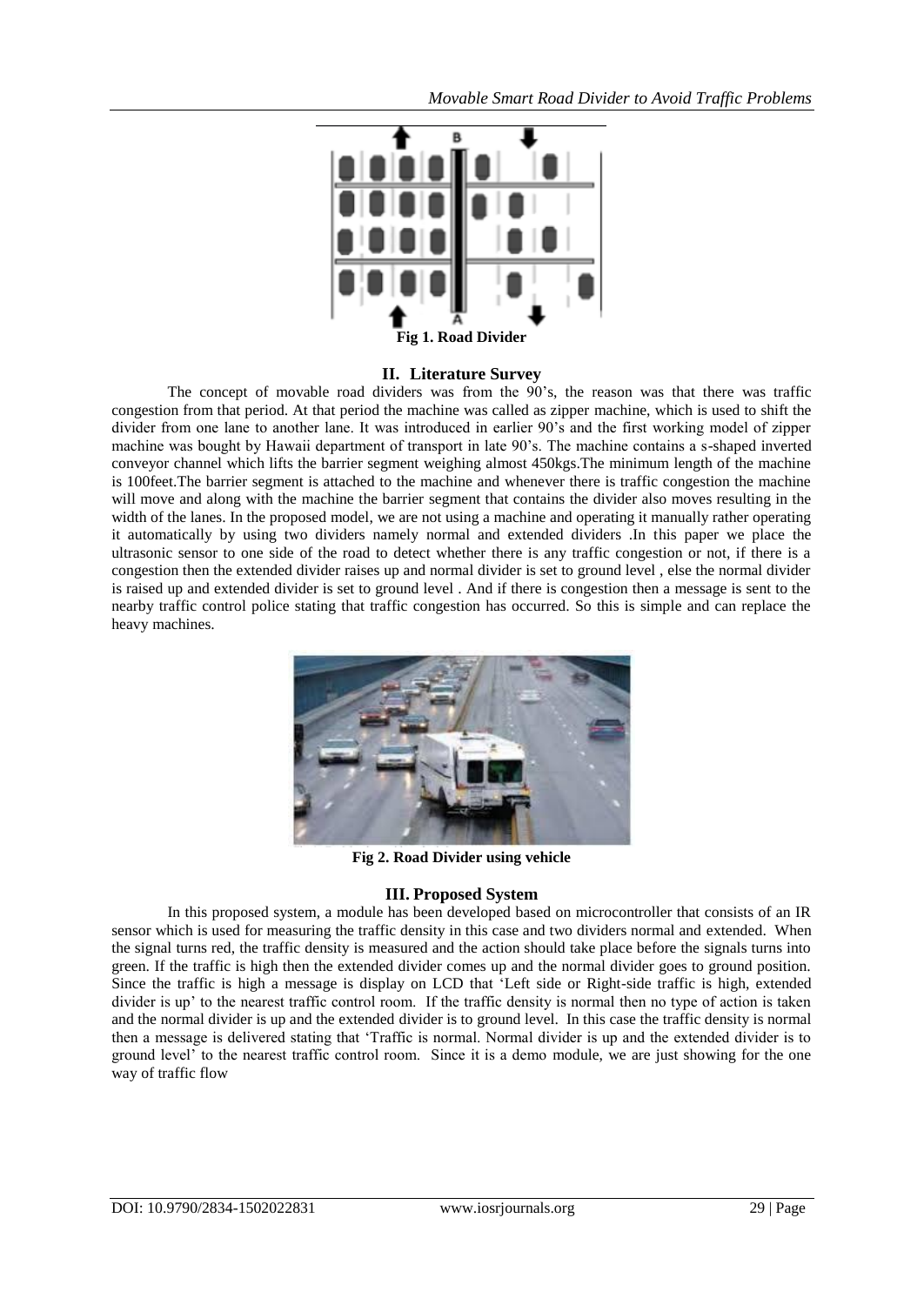

**Fig 3. Proposed Road Divider**

### **A. AT89S52**

The AT89S52 is a low-power, high-performance CMOS 8-bit microcontroller with 8K bytes of insystem programmable Flash memory. The device is manufactured using Atmel"s high-density nonvolatile memory technology and is compatible with the industry-standard 80C51 instruction set and pin out. The on-chip Flash allows the program memory to be reprogrammed in-system or by a conventional nonvolatile memory programmer. By combining a versatile 8-bit CPU with in-system programmable Flash on a monolithic chip, the Atmel AT89S52 is a powerful microcontroller, which provides a highly flexible and cost-effective solution to many, embedded control applications.

### **B. IR SENSOR**

An electroluminescent IR LED is a product which requires care in use. IR LEDs are fabricated from narrow band hetero structures with energy gap from 0.25 to 0.4 eV. That's why the bias used to initiate current flow is low compared to the well-known visible or NIR LEDs. Typical forward bias is  $V~0.1-1$  V only for mid-IR LEDs.Be sure not to exceed I\*max which is given in each LED specification and do not use test instrument that contain sources/batteries with voltage greater that  $V_{cw}$  max given in specification. For LED current restriction and further LED current measurement we recommend to use resistor (1-5 Ohms) connected in serial to LED.

### **C. GEAR MOTOR**

Gear motors are complete motive force systems consisting of an electric motor and a reduction gear train integrated into one easy-to-mount and -configure package. This greatly reduces the complexity and cost of designing and constructing power tools, machines and appliances calling for high torque at relatively low shaft speed or RPM. Gear motors allow the use of economical low-horsepower motors to provide great motive force at low speed such as in lifts, winches, medical tables, jacks and robotics. They can be large enough to lift a building or small enough to drive a tiny clock.

# **IV. Features**

1. This proposed model can be operated automatically.

- 2. More organized traffic flow can be achieved, reducing traffic jams.
- 3. Based on the traffic density the time allotted for the passing of traffic is decided automatically.
- 4. Location Based Services can be done by means of enabled devices.

### **V. Conclusion**

In this paper, we have designed and developed a "Automatic Movable Smart Road Divider to Avoid Traffic Problems", in which the results are satisfactory. Since it is a demo model, we have only shown it through one way of traffic using IR sensors. It will help in to reduce the traffic At Banjara Hills and highway. Also, it is helpful for the government to apply traffic rules. And people will follow the rules of traffic. It's applicable in almost all areas in the Hyderabad city. It will be applicable in the cross road and traffic zone. But in real time